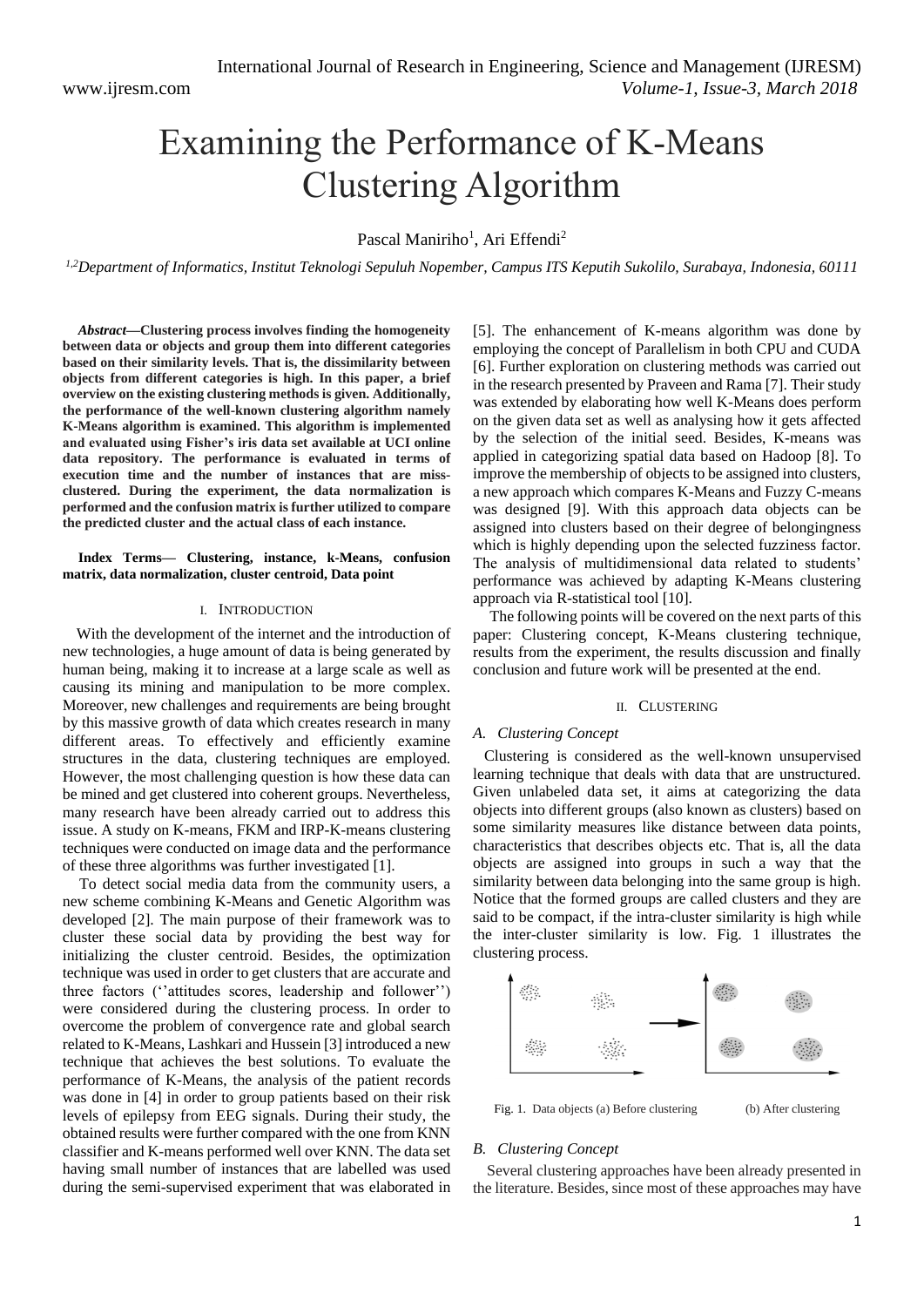

Fig. 2. Clustering Algorithms categorizations

some common features, providing a crisp categorization is somehow challenging.

Nonetheless, it is ideal to illustrate some of the existing clustering approaches. Hence, Fig. 2 above provides various clustering techniques.

# III. K-MEANS CLUSTERING

K-means Algorithm is among the most famous, fast and robust unsupervised clustering methods [14][15]. Additionally, it falls under the category of partitioning methods. By employing K-Means method, data objects can be clustered as follows. Given a set of data points X, based on some defined criterions K-Means groups them into different coherent groups. The main goal of this algorithm is to group data by maximizing the similarity between the data objects belonging to the same group while minimizing the similarity between data objects that belongs into different groups or clusters. K-Means performance is greatly influenced by the initial cluster centroids which are chosen randomly.

Overall, the functionality of K-Means algorithm can be summarized as follows.

1. First, decide K number of clusters

- 2. Randomly select K data objects as the initial cluster centroids.
- 3. Compute the distance between each data object and cluster centroid.
- 4. Assign each data object to its closest centroid.
- 5. Recalculate each cluster centroid.
- 6. Is the centroid's position still changing? if yes,
- 7. Repeat step 3-5 until the last iteration is reached. Notice that at this stage the convergence has been reached.

The convergence means that the data points' clusters are no longer changing from one iteration to another. Besides, with regard to the distance, Euclidean distance is mostly used. The entire process of K-means algorithm is depicted in Fig. 3.

# IV. METHODOLOGY

During the experiment the Fisher's iris data set available at UCI machine learning data repository is utilized to evaluate the performance of K-means clustering approach. It is worth mentioning that two different phases are considered in the experiment. Furthermore, it is also important to note that before feeding the data set to the clustering algorithm, the data set is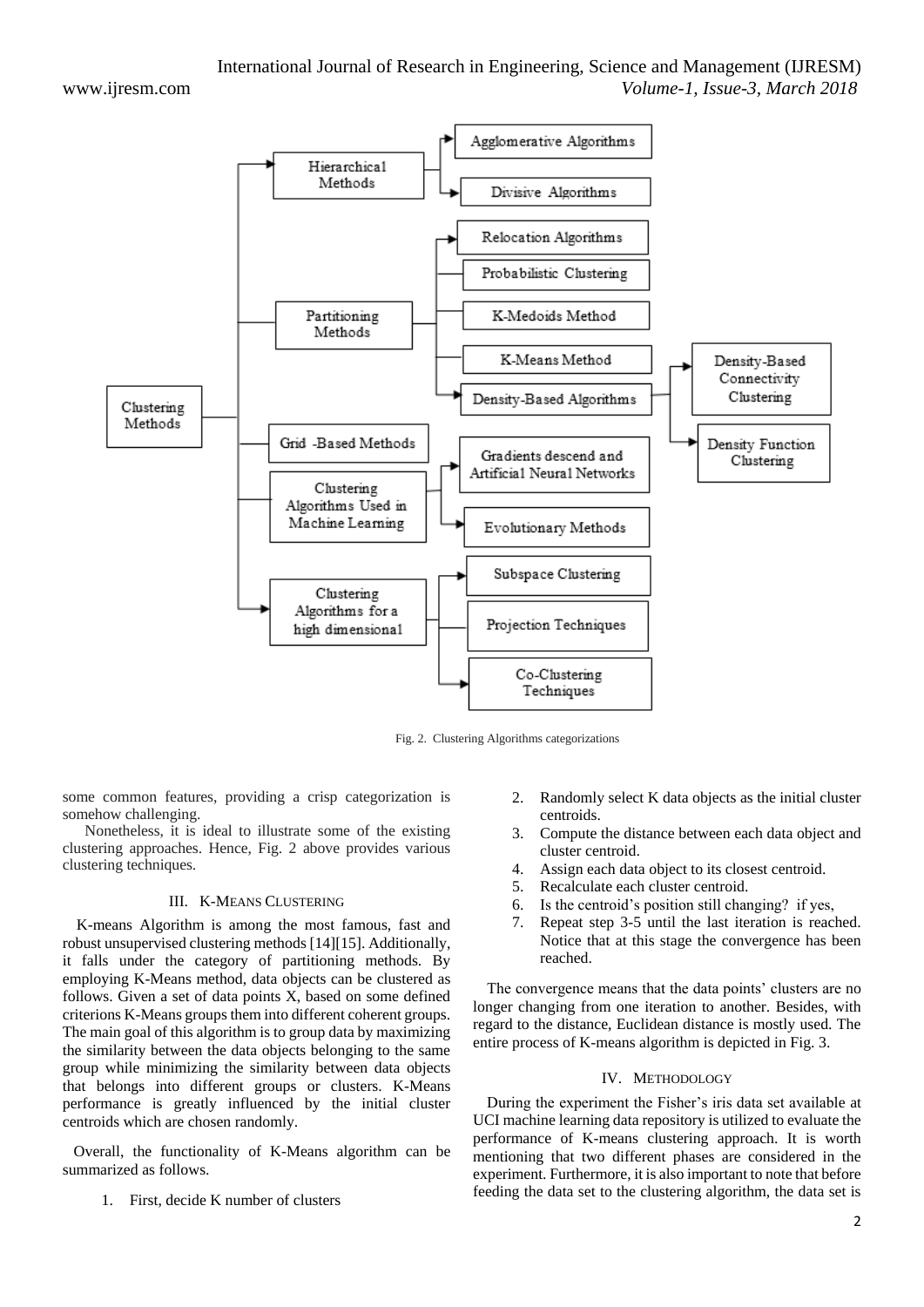first normalized (second phase). The main reason of this normalization is that when we look at the distribution of the iris data set we could see that the data points are somehow very dispersed which can affect the performance of the algorithm. Owing to this matter, it is ideal to bring all the data points into the same interval which is between zero and one in order for the data to be more scalable. The distribution of the data points (form iris data) can be viewed from Fig. 3 below. In addition, MATLAB programming language is utilized to implement and evaluate the performance of this algorithm.



Fig. 3. K-Means Clustering Process

# V. EXPERIMENTAL RESULTS

# *A. Phase1: Clustering data using unlabeled data set*

During this phase, the labels are first removed before feeding the data point to the algorithm, thereafter all instances are clustered into two clusters. Additionally, the number of instance in each cluster and the running time are further recorded and the results are shown in Table I.



| <b>TABLE</b> I                     |                                                     |                        |  |
|------------------------------------|-----------------------------------------------------|------------------------|--|
| CLUSTERING USING K-MEANS ALGORITHM |                                                     |                        |  |
| <b>Clusters</b>                    | Number of instances<br>clustered in each<br>cluster | Running time in second |  |
| Cluster 1                          | 50                                                  | 3.534608               |  |
| Cluster 2                          | 100                                                 |                        |  |
|                                    |                                                     |                        |  |

# *B. Phase 2: Clustering using labeled data set*

In this phase, the labelled data is used. Furthermore, the performance is measured and evaluated using the confusion matrix. The confusion matrix is employed in order to keep track of the actual class and predicted cluster of each instance (or data point). Note that the running time is also investigated and the results obtained are compared with the ones presented in [16].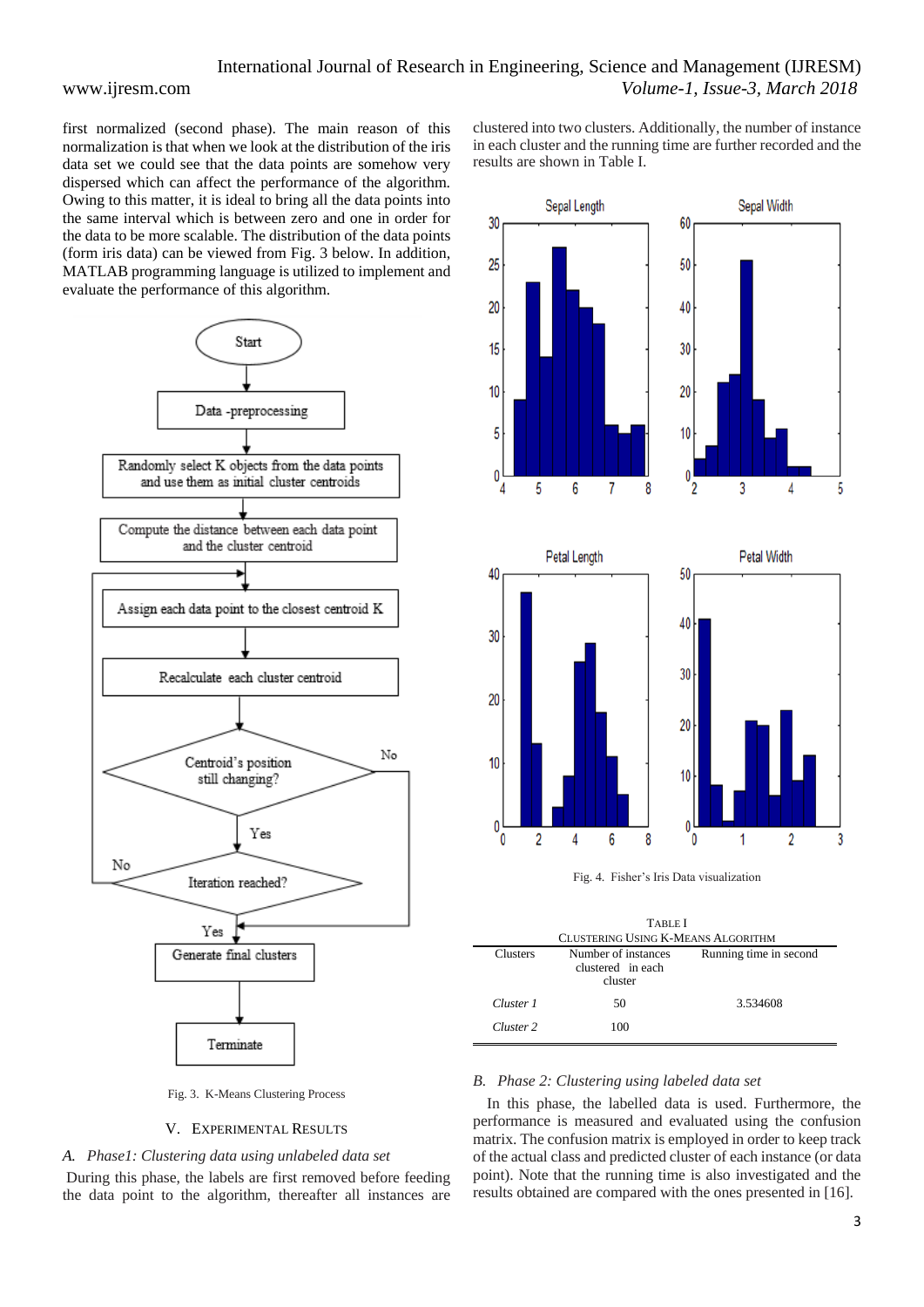Ĭ.



Fig. 5. Separation of clusters obtained using K-means before normalizing the data set



Fig. 6. Separation of clusters obtained using K-Means Algorithm after Normalizing data



Fig. 7. Clusters obtained after applying K-Means algorithm using nonnormalized the data

| TABLE II<br>RESULTS FROM THE CONFUSION MATRIX OBTAINED USING K-MEANS |                         |            |           |  |
|----------------------------------------------------------------------|-------------------------|------------|-----------|--|
|                                                                      |                         |            |           |  |
| Cluster                                                              | The species of the iris |            |           |  |
|                                                                      | Setosa                  | Versicolor | Virginica |  |
| Cluster 1                                                            |                         |            | 36        |  |
| Cluster 2                                                            |                         |            | 14        |  |
| Cluster 3                                                            | 50                      |            |           |  |

|               | TABLE III                                                       |
|---------------|-----------------------------------------------------------------|
|               | RESULTS FROM THE CONFUSION MATRIX OBTAINED USING UN-NORMALIZED  |
|               | DATA SET DURING OUR EXPERIMENT                                  |
| $\sim$ $\sim$ | $\mathbf{r}$ and $\mathbf{r}$ and $\mathbf{r}$ and $\mathbf{r}$ |

| Cluster   | The species of the iris |            |           |                           |
|-----------|-------------------------|------------|-----------|---------------------------|
|           | Setosa                  | Versicolor | Virginica | Running time in<br>second |
| Cluster 1 | 50                      |            |           |                           |
| Cluster 2 | $\mathcal{D}$           | 48         | $\theta$  | 1.433743                  |
| Cluster 3 |                         |            | 36        |                           |

| TABLE IV                                                                         |
|----------------------------------------------------------------------------------|
| RESULTS FROM THE CONFUSION MATRIX OBTAINED USING NORMALIZED                      |
| DATA SET DURING OUR EXPERIMENT                                                   |
| $\mathbf{r}$ and $\mathbf{r}$ and $\mathbf{r}$ and $\mathbf{r}$<br>$\sim$ $\sim$ |

| Cluster   | The species of the iris |            |           |                           |
|-----------|-------------------------|------------|-----------|---------------------------|
|           | Setosa                  | Versicolor | Virginica | Running time in<br>second |
| Cluster 1 | 50                      |            |           | 1.573070                  |
| Cluster 2 |                         | 48         |           |                           |
| Cluster 3 |                         |            | 46        |                           |



Fig. 8. Clusters obtained after applying K-Means algorithm using nonnormalized the data

In addition, the separation of clusters presented in Table III and Table IV is depicted in Fig. 7 and Fig. 8 above.